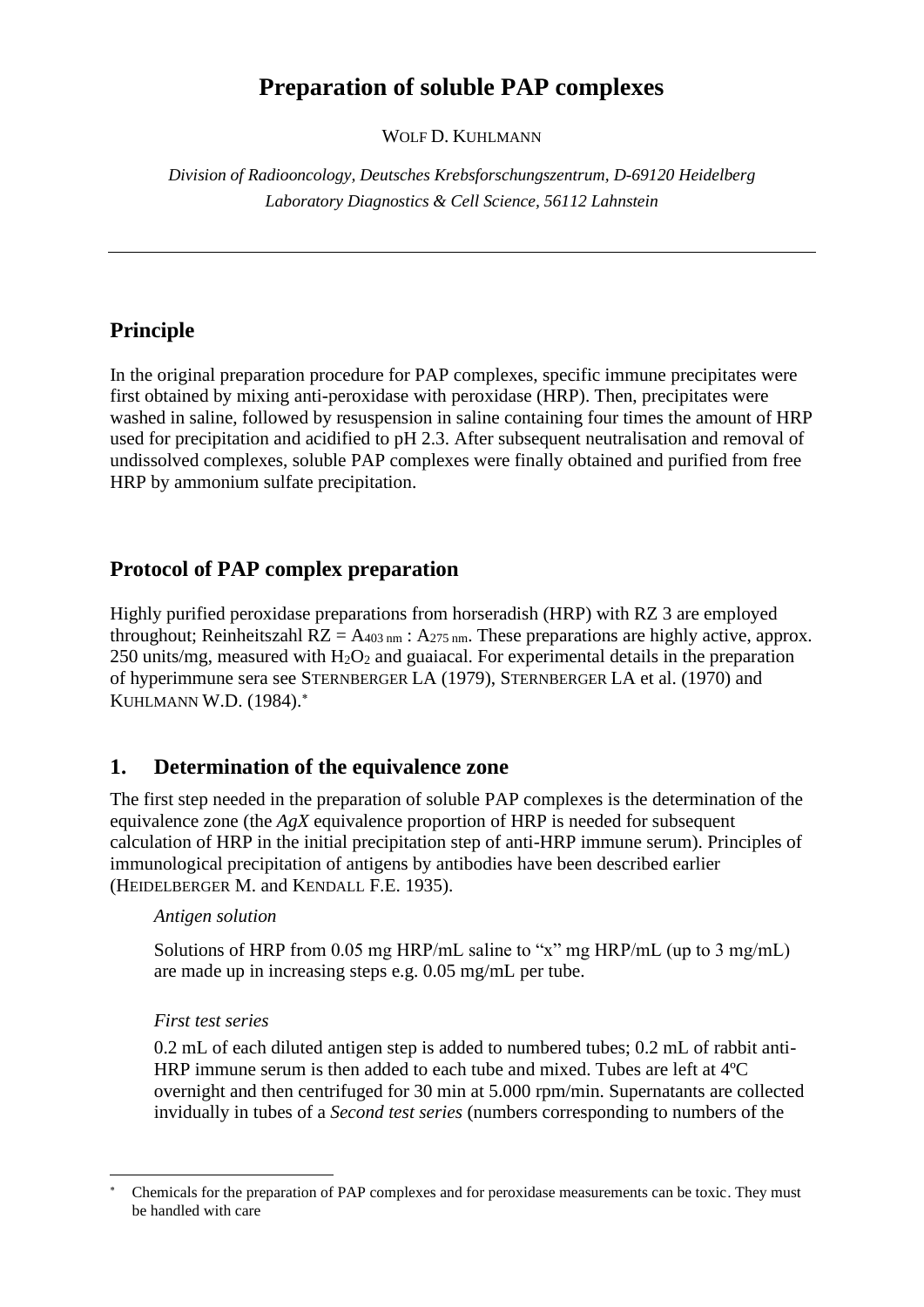first series) and 0.15 mL of each supernatant transferred into numbered tubes of *Third test series*.

#### *Second test series*

0.1 mL of anti-HRP is added to each tube. Precipitation will occur when the supernatants of the *First test series* still contain antigen. The presence of excess antigen in these supernatants is established by qualitative examination of formed precipitates after 1 h at room temperature.

#### *Third test series*

0.1 mL of 0.1 mg HRP/mL saline is added to each tube. Precipitation will occur when supernatants of the First test series still contain antibodies. The presence of excess antibody in these supernatants is established by qualitative examination of formed precipitates after 1 h at room temperature.

#### *Evaluation of tests*

Readings are performed with tubes containing:

- (a) supernatants in the zone of excess antibody (observed in the *Third test series*);
- (b) supernatants in the zone of excess antigen (observed in the *Second test series*);
- (c) supernatants in the equivalance zone with no excess antibody or antigen (observed in *both test series*).

The concentration of HRP per mL Antigen solution (i.e. "Solutions of HRP from 0.05 mg/mL saline to "x" mg HRP/mL saline") is determined in that tube whose equivalence zone is nearest to the antigen excess zone.

## **2. PAP preparation**

PAP is preferably prepared by precipitation of anti-HRP immune serum with about 1.5 times of *AgX* equivalence proportion.

#### *Example of PAP preparation*

24 mg HRP may represent 1.5 times *AgX*, thus 16 mg is the *AgX* equivalence proportion.

When in the preliminary test the *AgX* is recorded in the tube in which 0.4 mg HRP per mL was added to the immune serum, then a total of 40 ml of anti-HRP is needed to precipitate 16 mg of HRP at the equivalence proportion or 24 mg at 1.5 times *AgX*  equivalence proportion.

#### *PAP preparation*

6 mL HRP solution (= 24 mg HRP) is mixed with 40 mL anti-HRP immune serum. After 1 h at room temperature, precipitates are collected by centrifugation for 20 min at 4ºC and resuspended (forced through pipette) in small volume of cold 0.15 mol/L NaCl, then washed by addition of 100-200 mL 0.15 mol/L NaCl; three washing steps are performed each followed by centrifugation.

Precipitates are carefully resuspended at room temperature in 24 mL of 0.4% HRP in 0.15 mol/L NaCl. The mixture is acidified under continuous stirring to pH 2.3 by addition of HCl followed by neutralisation to pH 7.2.-7.4 with NaOH; add 2.4 mL acetate solution (0.08 mol/L sodium acetate and 0.15 mol/L ammonium acetate). This mixture is cooled to 0-4ºC and centrifuged in the cold for 10 min at 15.000-20.000 rpm; the supernatant is collected. All subsequent steps are carried out at 0-4ºC.